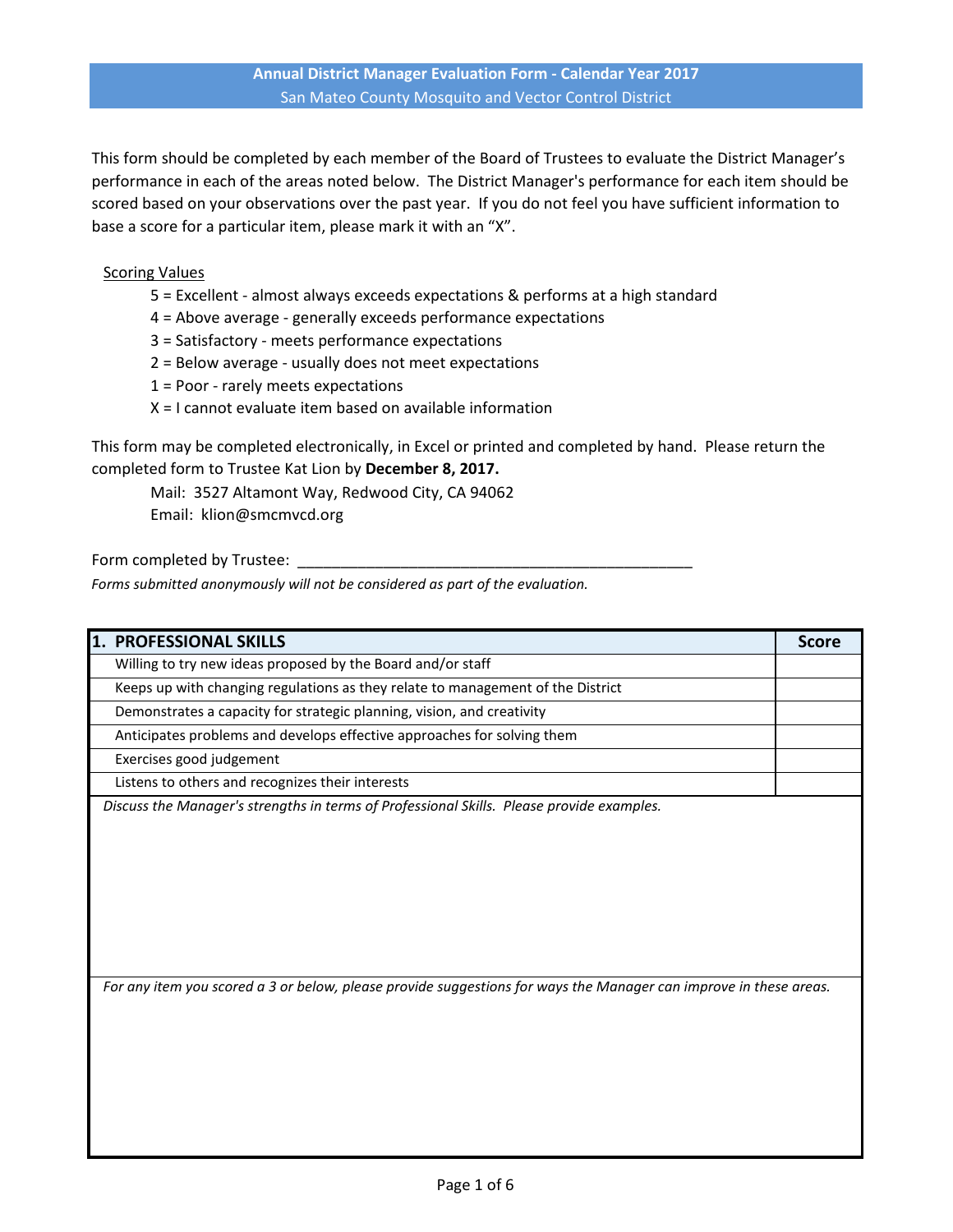| 2. SUPPORT AND FACILITATION OF THE BOARD                                                                             | <b>Score</b> |
|----------------------------------------------------------------------------------------------------------------------|--------------|
| Carries out the directives of the Board as a whole, rather than those of any one member of the Board                 |              |
| Assists the governing body in establishing policy, while acknowledging the ultimate authority of the<br><b>Board</b> |              |
| Responds to requests for information or assistance by the Board in a timely manner                                   |              |
| Informs the Board of current issues and administrative developments in a timely manner                               |              |
| Receptive to suggestions and advice                                                                                  |              |
| Acts on suggestions and advice from members of the Board                                                             |              |
| Disseminates information equally and completely to members of the Board                                              |              |
| Helps the Board address future needs and develops adequate plans anticipating long term trends                       |              |
| Provides the Board with reports concerning matters of importance to the District                                     |              |
| Reports produced by the manager are accurate, comprehensive, concise and written to their intended<br>audience       |              |
| Reports are generally produced through the manager's own initiative rather than when requested by                    |              |
| the Board                                                                                                            |              |
| Prepares sound agendas for all public meetings, which facilitate Board review and discussion                         |              |
| Documentation produced by the District facilitates openness and transparency to the public                           |              |
| Discuss the Manager's strengths in terms of Support and Facilitation of the Board. Please provide examples.          |              |
| For any item you scored a 3 or below, please provide suggestions for ways the Manager can improve in these areas.    |              |
|                                                                                                                      |              |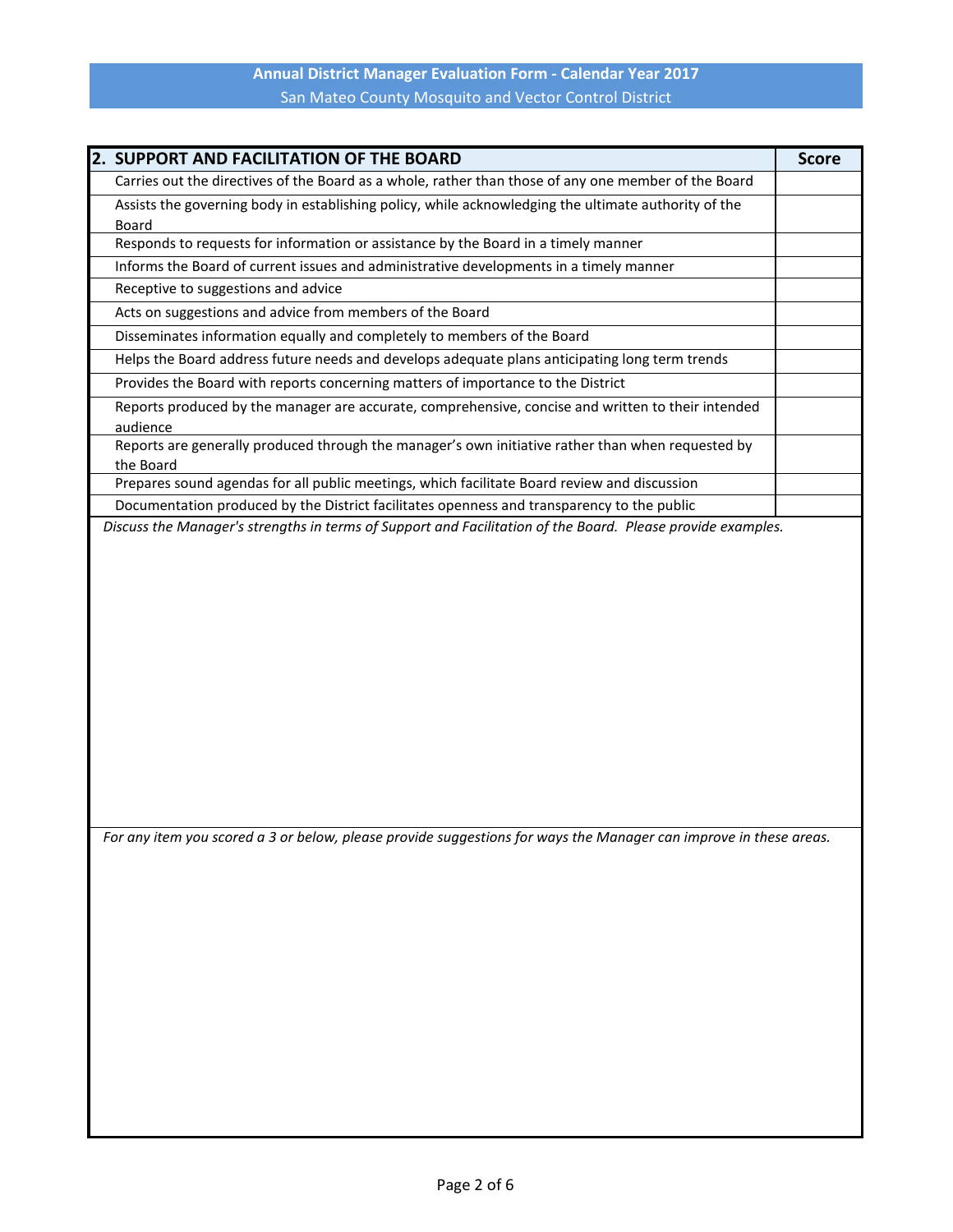| 3. FISCAL MANAGEMENT                                                                                              | <b>Score</b> |
|-------------------------------------------------------------------------------------------------------------------|--------------|
| Facilitates the preparation of a balanced budget to achieve goals set by the Board                                |              |
| Makes the best possible use of available funds, conscious of the need to operate the District efficiently         |              |
| and effectively, including near-term investments to avoid long-term expenses                                      |              |
| Annual budget and monthly financial reports are presented in a clear, understandable, and transparent             |              |
| format                                                                                                            |              |
| Proactively implements accounting controls                                                                        |              |
| Discuss the Manager's strengths in terms of Fiscal Management. Please provide examples.                           |              |
|                                                                                                                   |              |
|                                                                                                                   |              |
|                                                                                                                   |              |
|                                                                                                                   |              |
|                                                                                                                   |              |
|                                                                                                                   |              |
|                                                                                                                   |              |
|                                                                                                                   |              |
|                                                                                                                   |              |
|                                                                                                                   |              |
|                                                                                                                   |              |
|                                                                                                                   |              |
|                                                                                                                   |              |
|                                                                                                                   |              |
|                                                                                                                   |              |
|                                                                                                                   |              |
|                                                                                                                   |              |
|                                                                                                                   |              |
|                                                                                                                   |              |
|                                                                                                                   |              |
| For any item you scored a 3 or below, please provide suggestions for ways the Manager can improve in these areas. |              |
|                                                                                                                   |              |
|                                                                                                                   |              |
|                                                                                                                   |              |
|                                                                                                                   |              |
|                                                                                                                   |              |
|                                                                                                                   |              |
|                                                                                                                   |              |
|                                                                                                                   |              |
|                                                                                                                   |              |
|                                                                                                                   |              |
|                                                                                                                   |              |
|                                                                                                                   |              |
|                                                                                                                   |              |
|                                                                                                                   |              |
|                                                                                                                   |              |
|                                                                                                                   |              |
|                                                                                                                   |              |
|                                                                                                                   |              |
|                                                                                                                   |              |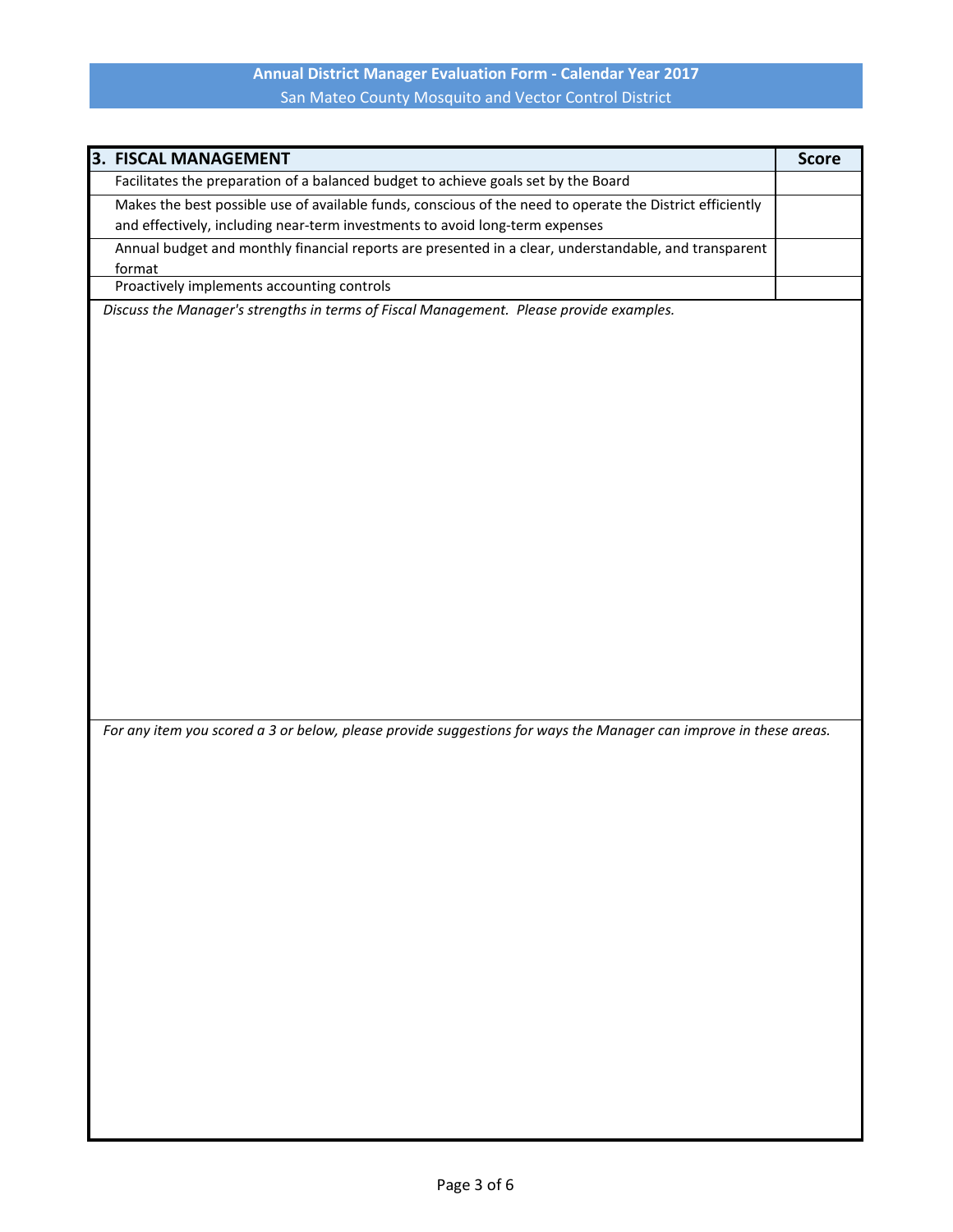| <b>4. POLICY EXECUTION</b>                                                                                        | <b>Score</b> |
|-------------------------------------------------------------------------------------------------------------------|--------------|
| Implements Board actions, in accordance with directions from the Board                                            |              |
| Supports the actions of the Board after a decision has been reached, both inside and outside the                  |              |
| organization                                                                                                      |              |
| Understands and enforces the District's policies                                                                  |              |
| Reviews policies and procedures periodically for compliance with current laws and needs of the District           |              |
| Offers workable alternatives to the Board for changes in policy when an existing policy is impractical            |              |
| Discuss the Manager's strengths in terms of Policy Execution. Please provide examples.                            |              |
|                                                                                                                   |              |
|                                                                                                                   |              |
|                                                                                                                   |              |
|                                                                                                                   |              |
|                                                                                                                   |              |
|                                                                                                                   |              |
|                                                                                                                   |              |
|                                                                                                                   |              |
|                                                                                                                   |              |
|                                                                                                                   |              |
|                                                                                                                   |              |
|                                                                                                                   |              |
|                                                                                                                   |              |
|                                                                                                                   |              |
|                                                                                                                   |              |
|                                                                                                                   |              |
|                                                                                                                   |              |
| For any item you scored a 3 or below, please provide suggestions for ways the Manager can improve in these areas. |              |
|                                                                                                                   |              |
|                                                                                                                   |              |
|                                                                                                                   |              |
|                                                                                                                   |              |
|                                                                                                                   |              |
|                                                                                                                   |              |
|                                                                                                                   |              |
|                                                                                                                   |              |
|                                                                                                                   |              |
|                                                                                                                   |              |
|                                                                                                                   |              |
|                                                                                                                   |              |
|                                                                                                                   |              |
|                                                                                                                   |              |
|                                                                                                                   |              |
|                                                                                                                   |              |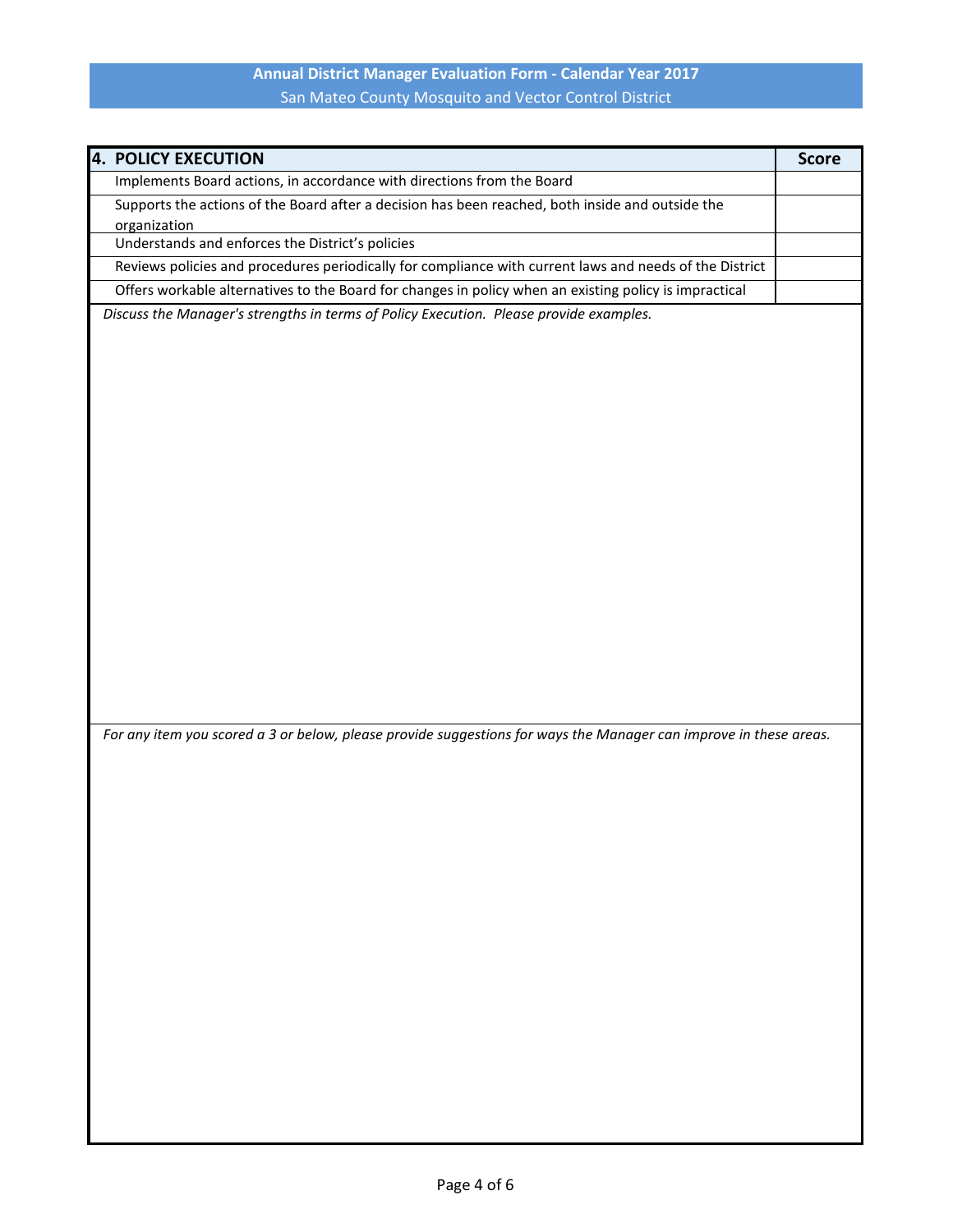| 5.<br><b>HIRING AND MANAGEMENT OF STAFF</b>                                                                       | <b>Score</b> |
|-------------------------------------------------------------------------------------------------------------------|--------------|
| Delegates authority effectively and provides oversight to staff                                                   |              |
| Recruits and retains competent personnel for staff positions                                                      |              |
| District functions by all departments appear to be performed efficiently and competently                          |              |
| Fosters a positive work environment                                                                               |              |
| Demonstrates an awareness and consideration of employee satisfaction and well-being                               |              |
| Administers employee negotiations by providing information to the Board on the costs of various                   |              |
| proposals                                                                                                         |              |
| Facilitates department directors' ability to make key decisions within their departments                          |              |
| Maintains a supportive relationship with staff, while maintaining authority and respect by staff                  |              |
| members<br>Maintains control over the District's operational and functional activities through management and     |              |
| delegation to staff                                                                                               |              |
| Discuss the Manager's strengths in terms of Hiring and Management of Staff. Please provide examples.              |              |
|                                                                                                                   |              |
|                                                                                                                   |              |
|                                                                                                                   |              |
|                                                                                                                   |              |
|                                                                                                                   |              |
|                                                                                                                   |              |
|                                                                                                                   |              |
|                                                                                                                   |              |
|                                                                                                                   |              |
|                                                                                                                   |              |
|                                                                                                                   |              |
|                                                                                                                   |              |
|                                                                                                                   |              |
|                                                                                                                   |              |
|                                                                                                                   |              |
| For any item you scored a 3 or below, please provide suggestions for ways the Manager can improve in these areas. |              |
|                                                                                                                   |              |
|                                                                                                                   |              |
|                                                                                                                   |              |
|                                                                                                                   |              |
|                                                                                                                   |              |
|                                                                                                                   |              |
|                                                                                                                   |              |
|                                                                                                                   |              |
|                                                                                                                   |              |
|                                                                                                                   |              |
|                                                                                                                   |              |
|                                                                                                                   |              |
|                                                                                                                   |              |